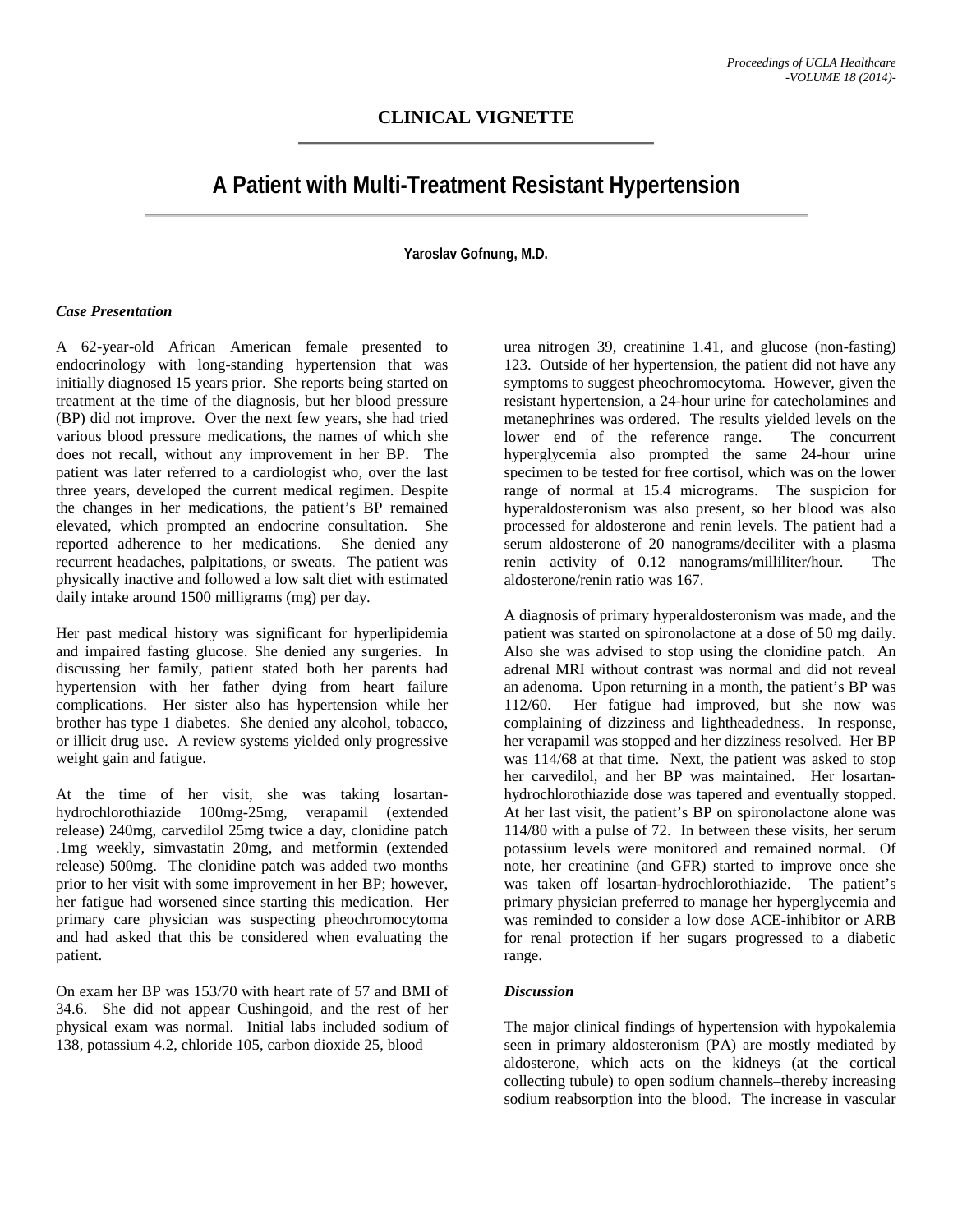sodium results in hypervolemia from the subsequent fluid retention. This hypervolemia causes suppressed renin levels, which is another hallmark of PA. One would expect significant edema with such fluid retention; however, patients with PA do not commonly present with edema. The lack of this finding is speculated to be related to 'aldosterone escape' – a phenomenon of natural diuresis. The increase in fluid excretion is attributed to a number of factors, some of which being secretion of atrial natriuretic peptide (ANP) stimulated by the hypervolemia and increased renal sodium excretion due to high renal perfusion pressure.

The shift of sodium from the urine also creates an electrical gradient in the renal collecting tubules resulting in potassium passing into the urine – thus, explaining why patients with PA may develop hypokalemia. A case presented in the September 2014 UCLA Proceedings by Dr. Rumi Cader, et al., described a patient with PA who had hypokalemia. Our patient had normal potassium levels, which is not surprising given that hypokalemia is not always found in the setting of PA. In fact, a review of patients with PA from data collected from five different international medical centers, showed only 10 to 40% of patients had low potassium levels.<sup>1</sup>

In 2008, the Endocrine Society published guidelines regarding primary aldosteronism (PA). They recommend testing for PA in patients who have BP readings greater than 160/100, drug resistant hypertension (with failure to achieve BP goals with three drugs), hypertension and diuretic-induced hypokalemia, hypertension with an adrenal adenoma (found incidentally), or hypertension with a family history of hypertension or cerebral vascular accident occurring in a family member younger than 40, as well as any first-degree relatives of patients with PA.<sup>2</sup>

The initial tests should be plasma levels of both aldosterone and renin activity. The aldosterone to renin ratio (ARR) is what is being measured when assessing for PA. An ARR over 20 is considered diagnostic for  $PA<sup>2</sup>$  Keep in mind that, in PA, renin levels tend to be low (due to hypervolemia) with values usually less than 1 nanogram/milliliter/hour. With renin levels less than 1, even normal aldosterone levels can result in high ARR. Thus, a patient with PA may have an aldosterone level well within the reference range. Certain anti-hypertensive medications can interfere with ARR measurements. ACEinhibitors and ARBs can raise renin levels. As such, patients on these medications who have a low ARR cannot be excluded from having PA. Of note, patients with low renin levels despite being on ACE-inhibitors or ARBs tend to have high chances of having PA. Referring back to our patient, she was on losartan (an ARB), had low renin levels, had normal aldosterone levels, and had an ARR of 167.

The Endocrine Society recommends that patients with ARR levels greater than 20 should undergo one of four confirmatory tests: oral sodium load, saline infusion, fludrocortisone suppression, or a captopril challenge.<sup>2</sup> The details of these tests can be reviewed in Endocrine Society's 2008 published guidelines and are beyond the scope of this presentation. A confirmatory test was not sent in our patient primarily because she did not wish to do so.

Once the diagnosis has been confirmed, the source of PA will need to be determined. The most common causes are unilateral adrenal adenomas or bilateral idiopathic hyperplasia of the adrenals. Of more concern, patients with adrenocortical carcinomas and para-neoplastic tumors may present with PA. Thus, patients with diagnosed PA should undergo imaging. The preferred modality is CT; however, our patient underwent MRI (rather than a non-contrast CT) due to concerns of contrast-induced nephropathy given her impaired kidney function. Her MRI was normal, but the absence of adrenal abnormalities does not exclude the diagnosis of PA. Patients with bilateral adrenal hyperplasia can have normal imaging.<sup>3</sup> Likewise patients may have unilateral nonfunctional adrenal adenomas–commonly found incidentally. Therefore, a unilateral adrenal nodule does not confirm the diagnosis of PA, but it does potentially provide a patient with a surgical treatment option as patients respond well to resection of solitary functional adenomas.

Because of the chance of benign nonfunctional adrenal growths, it is recommended that, after imaging, patients undergo adrenal vein sampling to determine between a functional unilateral adenoma and bilateral adrenal hyperplasia – even in cases where imaging is negative. This is a highly specialized procedure and should only performed in experienced centers. Our patient did not accept the risks of this test and, furthermore, stated that she would not pursue surgery in the case of positive findings.

Patients, such as ours, who refuse surgery (in the setting of unilateral disease) or have suspected bilateral adrenal hyperplasia, will benefit from spironolactone or eplerenone (Inspra)–both of which act as aldosterone antagonists. Eplerenone has the benefit of having less endocrine side effects such as breast tenderness in women and gynecomastia in men (both conditions are more prominent in users of spironolactone). The purpose of treating with these agents is not only to reduce blood pressure but to also reduce aldosterone-induced cardiovascular mortality. Patients with PA have significantly higher risks of stroke and myocardial infarction after being matched for age, gender, and blood pressure.<sup>4</sup> The risks were reduced to that of their peers when treated aldosterone antagonists.

Our patient had a dramatic response to spironolactone with a seemingly immediate improvement in her BP once she started treatment. Moreover, she was able stop all of her other antihypertensive medications and still maintain her BP. Curiously, she was hypertensive at a much later follow up visit. She admitted that she had stopped her spironolactone. Upon returning to the medication, her BP dropped to normal.